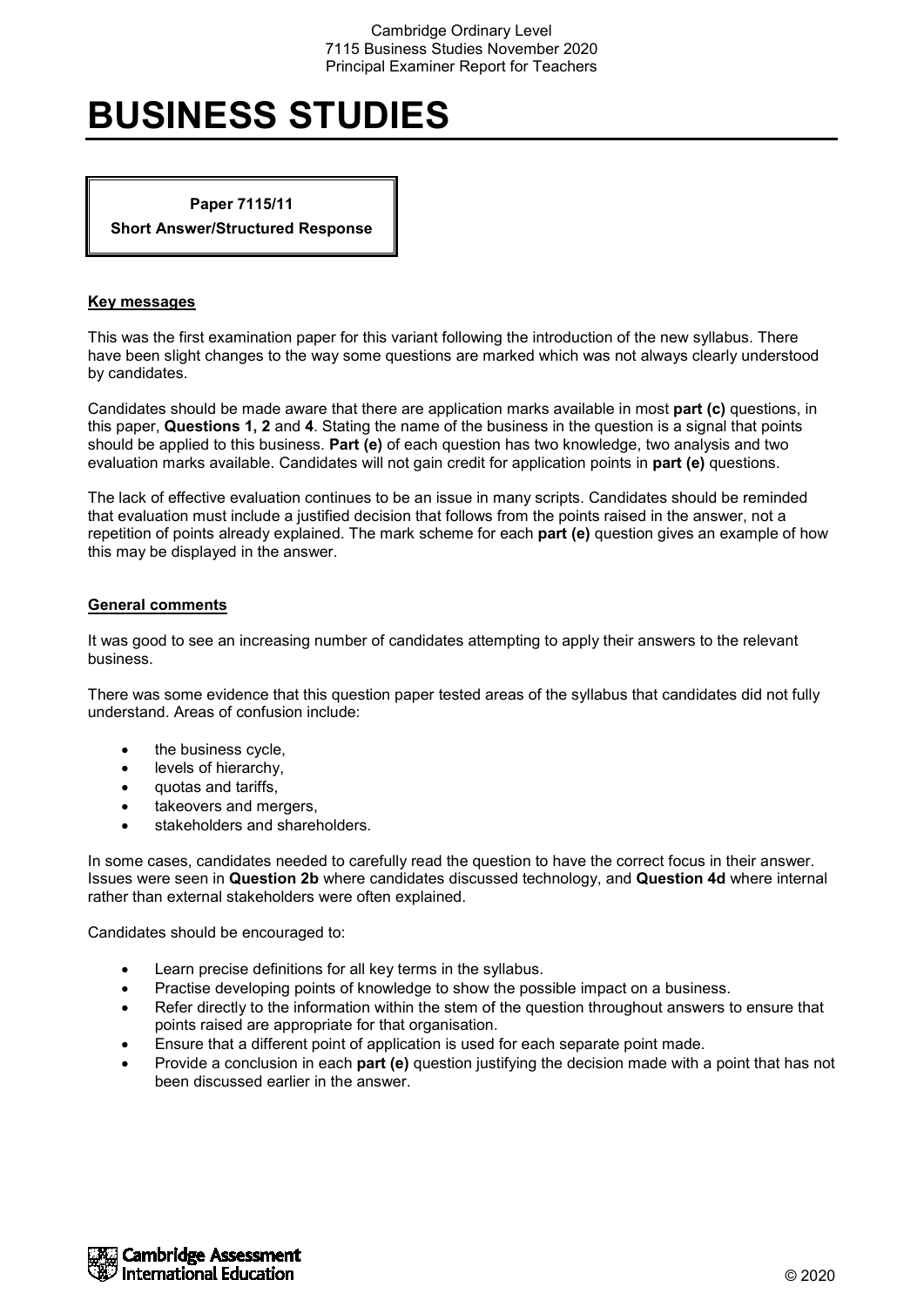# **Comments on specific questions**

# **Question 1**

- **(a)** Precise definitions were provided by many candidates. Some less successful candidates referred to a group of people rather than workers. Weaker candidates identified this as a union of different businesses.
- **(b)** For many candidates this was one of the most challenging questions. Only the most successful gained both marks by providing a precise definition. An error made by many was to explain a hierarchical organisational structure, rather than one level of that structure.
- **(c)** A small but significant number of candidates did not attempt this question. The most frequently presented correct answers included the reduction in workload for managers and possible motivation for workers. Many candidates then needed to apply their answers to a bank to achieve application marks. Some candidates stated, incorrectly, that delegation would lead to improved communication.
- **(d)** Many candidates were able to identify two factors. Some then needed to explain why these factors should be considered. Candidates who focused on the skills/performance of the manager and the amount of time they had been employed were most successful in achieving analysis marks. The strongest candidates linked their point to the banks need to save \$1 m when faced with increasing competition.
- **(e)** Candidates clearly understood this topic and showed strong knowledge particularly of advertising. Many applied this knowledge to the material provided, although no application marks are available for **part (e)** questions. The strongest candidates explained a benefit of each option before making a justified choice by explaining a disadvantage of the option not chosen. The weakest answers provided lists of knowledge. Some candidates explained in detail the type of advertising a business might use. These answers could gain no credit as they did not answer the question set.

- **(a)** Many candidates were aware that the flow production method leads to high output but needed to show that production is continuous. Some candidates confused flow with batch production.
- **(b)** The majority of candidates were able to identify two correct methods. Several candidates lost marks by ignoring the instruction to identify methods other than technology. A common error was to state that employing more staff would improve efficiency.
- **(c)** This question clearly differentiated between candidates. Most candidates were aware of appropriate sources of finance. Only the most successful achieved full marks by using two different pieces of application. The weakest candidates stated short term sources, which would not be appropriate for purchasing new technology.
- **(d)** This question was divided into two parts. Candidates showed better understanding of the lack of local knowledge than of import quotas. A significant number of candidates concentrated upon the general problems of entering new markets rather than problems caused by lack of local knowledge. These candidates often discussed the problems caused by language difficulties which was not rewarded. Quotas were often confused with tariffs.
- **(e)** Many answers consisted of lists of knowledge with no appropriate development of points. Candidates generally did not attempt to provide evaluation. Those that did attempt to conclude often repeated points made earlier in the answer. The strongest answers explained how gaining local knowledge and reduced competition would benefit a business. Common errors were to explain in detail how language barriers could be avoided or confused a joint venture with a merger.

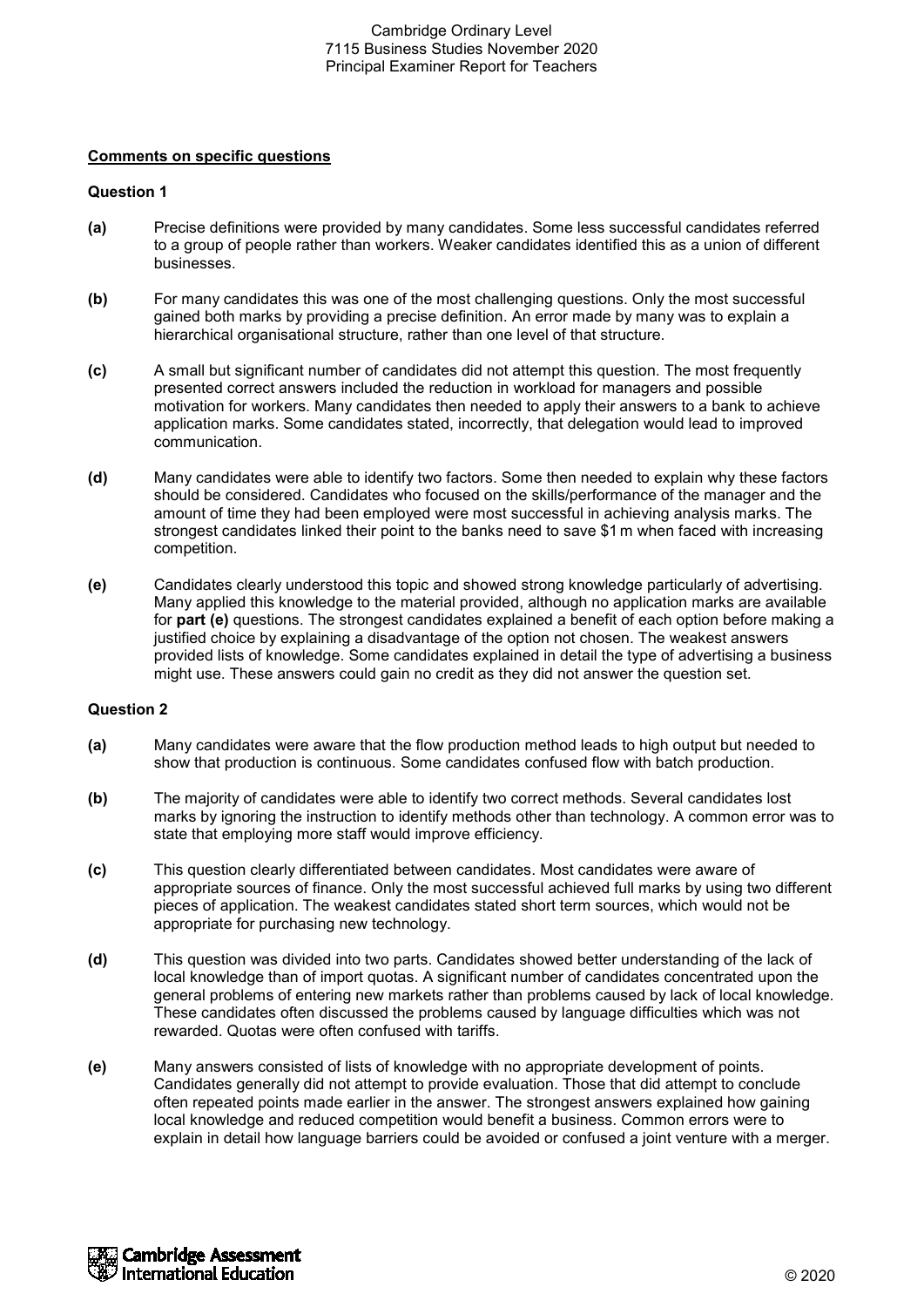# **Question 3**

- **(a)** The majority of candidates provided a precise definition. Some candidates confused a sole trader with an entrepreneur.
- **(b)** Generally, a well answered question. A small number of candidates correctly calculated the figures but placed them next to the wrong letter in their answer. Unfortunately, the Examiner could not award marks to these answers.
- **(c)** This question was the only **part C** question which did not require application. Many answers were awarded two marks as candidates struggled to identify four different factors. Candidates who lost marks often repeated costs or stated the size of the market.
- **(d)** Candidates clearly had a good understanding of niche markets. Many answers contained a definition of the term which could not be rewarded as candidates needed to explain an advantage or disadvantage. The most successful answers explained the benefits of possible higher prices and problems of lack of economies of scale. Candidates did not always develop their answers sufficiently to gain the application and analysis marks available. Application was often limited to stating the type of products sold. A small, but significant, number of candidates discussed higher or lower profits rather than profit margins. These answers were too vague to be credited.
- **(e)** Candidates found this question straightforward. Many were able to demonstrate analysis with a wide range of correct calculations. The strongest answers used the advice in the question and calculated the gross profit and profit ratios. Only the very strongest candidates were able to make an evaluative conclusion answering the question set. To gain knowledge marks candidates were required to show understanding of whether the figures had improved or worsened over the period shown. Weaker candidates often either repeated the figures from Table 3.1 or presented calculations without comment. These answers gained no credit as the candidate had not shown understanding of what the figures meant.

- **(a)** This question was the most challenging on the paper for many candidates. A large number of candidates confused the business cycle with the product life cycle or simply listed the terms used in the business cycle chart.
- **(b)** Many candidates gained full marks on this question by stating two distinctly different reasons. A common error was to repeat the same point, for example, stating two changes in economic conditions. Some candidates did not understand the question and stated two possible objectives rather than the reasons why they may change.
- **(c)** The advantages of a takeover were understood but candidates often struggled to explain any disadvantages. The strongest candidates were able to explain points such as those listed in the mark scheme. The weakest candidates simply stated that the business would gain more customers after the takeover. Application was noticeably weak in this question. Some candidates were able to gain one application mark by stating that the business produced building materials.
- **(d)** Stakeholder groups were not well understood. Several candidates did not attempt this question. Some candidates confused internal and external stakeholders and a significant number thought that stakeholders were shareholders. Candidates who could correctly identify two external stakeholders often struggled to fully develop their answers. The best candidates explained the impact on customers, suppliers, and banks. Even the most able candidates struggled to provide two distinctly different points of application.
- **(e)** Candidates found the analysis and evaluation part of this question particularly challenging. The effect legal controls and interest rates would have on business were not always fully understood. This made evaluation difficult for candidates. The strongest candidates recognised that legal controls would limit what a business would be allowed to do, and interest rates would add to the cost of loans. The weakest candidates confused interest rates with taxes and thought that legal controls could be ignored.

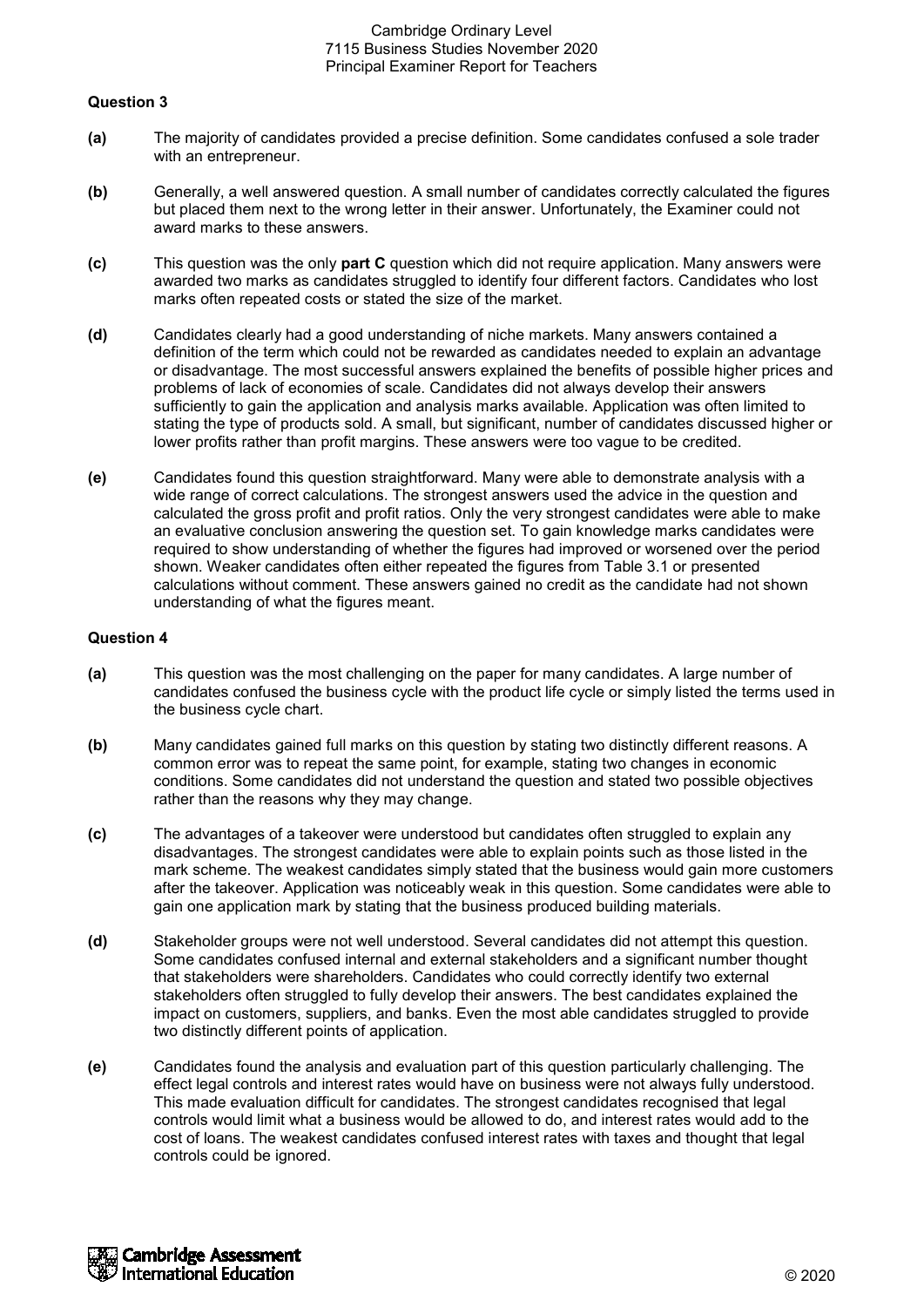# **BUSINESS STUDIES**

**Paper 7115/12**

**Short Answer/Structured Response**

# **Key messages**

- This is the first year of a new syllabus. Whilst the style of the question paper is broadly the same, the weighting of the assessment objectives, notably **part (e)** has changed.
- Some candidates would benefit from a more precise understanding of key business terminology in order to achieve in this paper.
- Candidates should be reminded to use information from the stem to help answer **part (c)** and **part (d)**  questions as this provides the basis for application. Candidates should not repeat the same application for different points. Candidates should not use the same analysis twice in the same question.
- Effective evaluation is an area which requires development.

# **General comments**

The weighting of the assessment objectives has changed for this new syllabus. The main difference is that **part (e)** is now a general question. Many candidates contextualised their **part (e)** answers but there are no marks available for application.

Questions requiring definitions and knowledge, such as **part (a)** and **part (b)** of each question were generally well attempted. Although many candidates lacked the necessary precision when defining concepts, especially for **Questions 2(a), 3 (a)** and **4 (b).**

For most **part (c)** (excluding **3c** which only assessed knowledge) and all **part (d)** questions, it is important to link the point made to the context. To do this, candidates should use the information from the stem to ensure that points raised are appropriate to the business. Candidates should use a different point of application for each point made.

**Part (e)** questions assess evaluation. This requires candidates to make a supported judgement. Of those who did attempt an evaluative statement, most were unable to provide reasoned statements to back up the decision made. To access the evaluation marks, there must be a justified decision that follows on from the points raised in the answer. It should not be a repetition of points already made. For example, candidates could explain why they have reached this decision and why it is better than the alternative option discussed.

#### **Comments on specific questions**

- **(a)** A well answered question. A common mistake was to state gross domestic product (GDP) would increase rather than that GDP would be rising rapidly.
- **(b)** Well answered by most candidates. A common error was to describe the process rather than identify the stage.
- **(c)** Good knowledge was shown by most candidates. The strongest responses were then able to link points such as share workload and new ideas to the scenario to access both application marks. A common mistake was to repeat similar points about sharing workload for both problems.
- **(d)** Candidates were familiar with concept of location factors. Better responses were able to develop points such as proximity to customers and cost of rent to show why such factors needed to be considered. A number of candidates identified close to suppliers as a factor without recognising

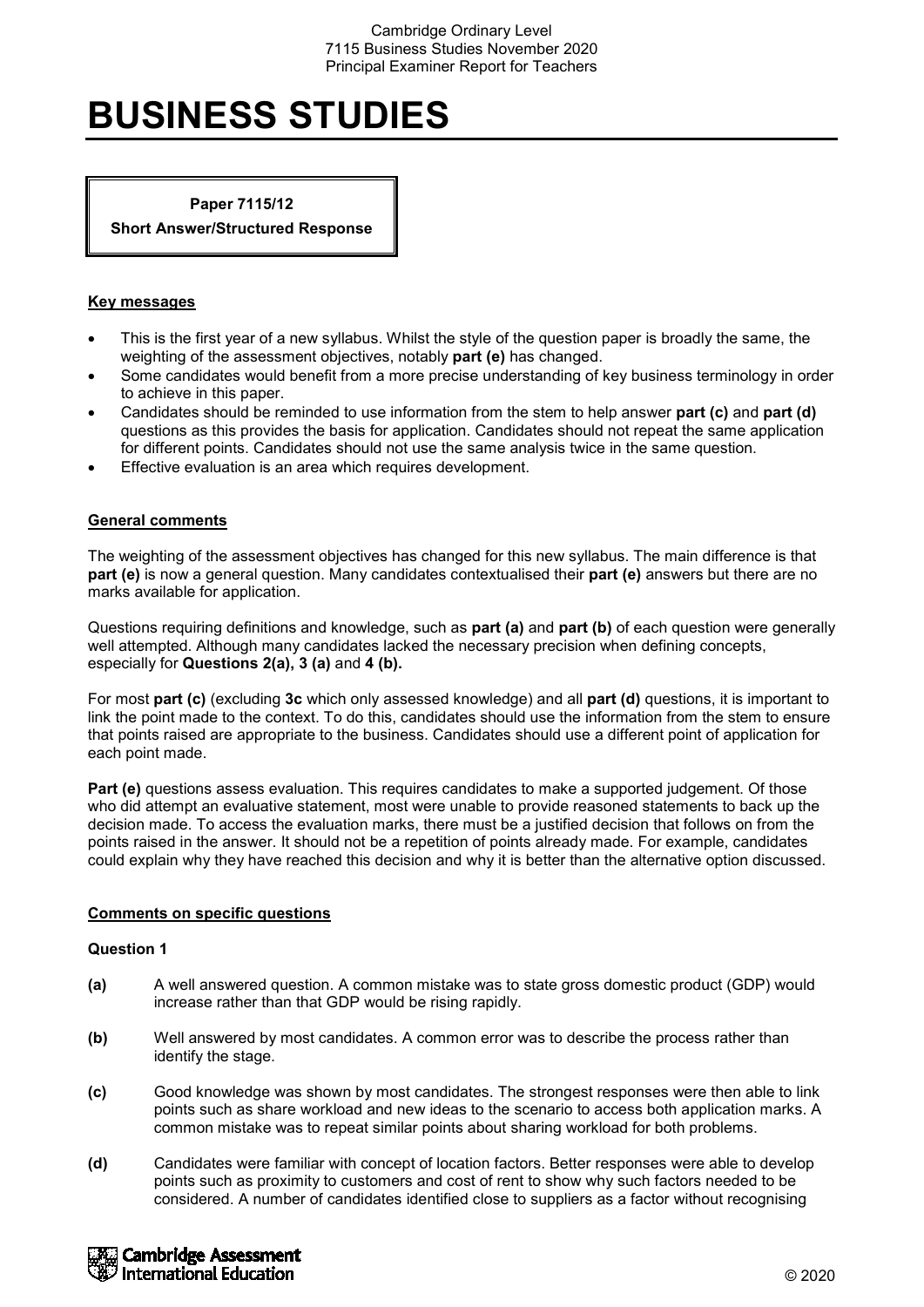that a hairdresser is unlikely to take this factor into consideration when deciding on a location. A common error was to use the word salon as application, which could not be awarded as it was stated in the question.

**(e)** Good knowledge was shown by all candidates with many recognising qualifications and leadership style as relevant factors. Better responses were able to develop points to show why having an experienced manager could be helpful for a business. Weaker responses identified additional knowledge points rather than demonstrating development. Many candidates linked their answer to the scenario which was unnecessary as there were no marks available for application. Evaluation was rarely awarded. Some candidates did make a decision, but often this was not supported, or simply restated points made earlier.

# **Question 2**

- **(a)** Only the strongest responses were able to provide a clear and precise definition. Some understood that a pressure group would try to influence the actions of a business or government. A common error was to identify specific issues a pressure group might campaign about or simply describe how they would try to influence business decisions.
- **(b)** Most candidates were able to provide at least a partial definition. A common mistake was to repeat the words brand and image rather than defining the term.
- **(c)** Good knowledge was evident in most answers. The strongest responses gained both application marks available by using different points from the scenario to support the points made. A common error was to include points of analysis which could not be awarded as only knowledge and application were being assessed. Some misread the question and incorrectly outlined advantages and disadvantages of a private sector business.
- **(d)** This question produced a range of responses. The best answers explained why a car manufacturer would consider factors such as cost and demand when deciding which method of production to use. Instead of analysis, weaker responses repeated their knowledge point(s) or identified another factor. A number of candidates misread the question and incorrectly focused on how to market the product or simply identified methods of production.
- **(e)** This was one of the most challenging question on the paper. Many candidates gained knowledge marks for recognising the potential for high sales and that a high level of competition might affect pricing decisions. Only the best responses were able to develop these points to show the impact on revenue or profit margin. Instead of analysis, weaker responses made vague statements about how it would be difficult or risky to compete but were unable to explain why this would be so. Evaluation was rarely awarded. Of those that did attempt an evaluation, these tended to repeat earlier knowledge points or did not relate their answers to businesses in general.

- **(a)** This was a challenging question. Only the best responses were able to provide a precise definition of the term. Some understood micro-finance involved offering financial services for poorer people or that the money was not provided by traditional banks. Others made vague statements about money for start-ups or small loans. A number of candidates did not attempt this question.
- **(b)** Many candidates gained at least one mark for a correct calculation. Some candidates found dealing with negative numbers challenging. Others calculated the new closing balance as 900 but omitted the brackets to signify the amount was negative. A number of candidates did not attempt this question.
- **(c)** Most candidates could identify at least one reason. A common error was to repeat similar points rather than identifying four different reasons. There were a number of vague statements about having higher cash outflows or lower cash inflows without identifying the reasons for this. Some candidates included more than four answers. Candidates who do this should be aware that the examiner will only mark the first four responses.
- **(d)** Good knowledge and application were evident in many responses. Candidates who did well were able to explain why methods such as questionnaires and government statistics would be appropriate for this new business. Incorrect answers often focused on explaining two methods of

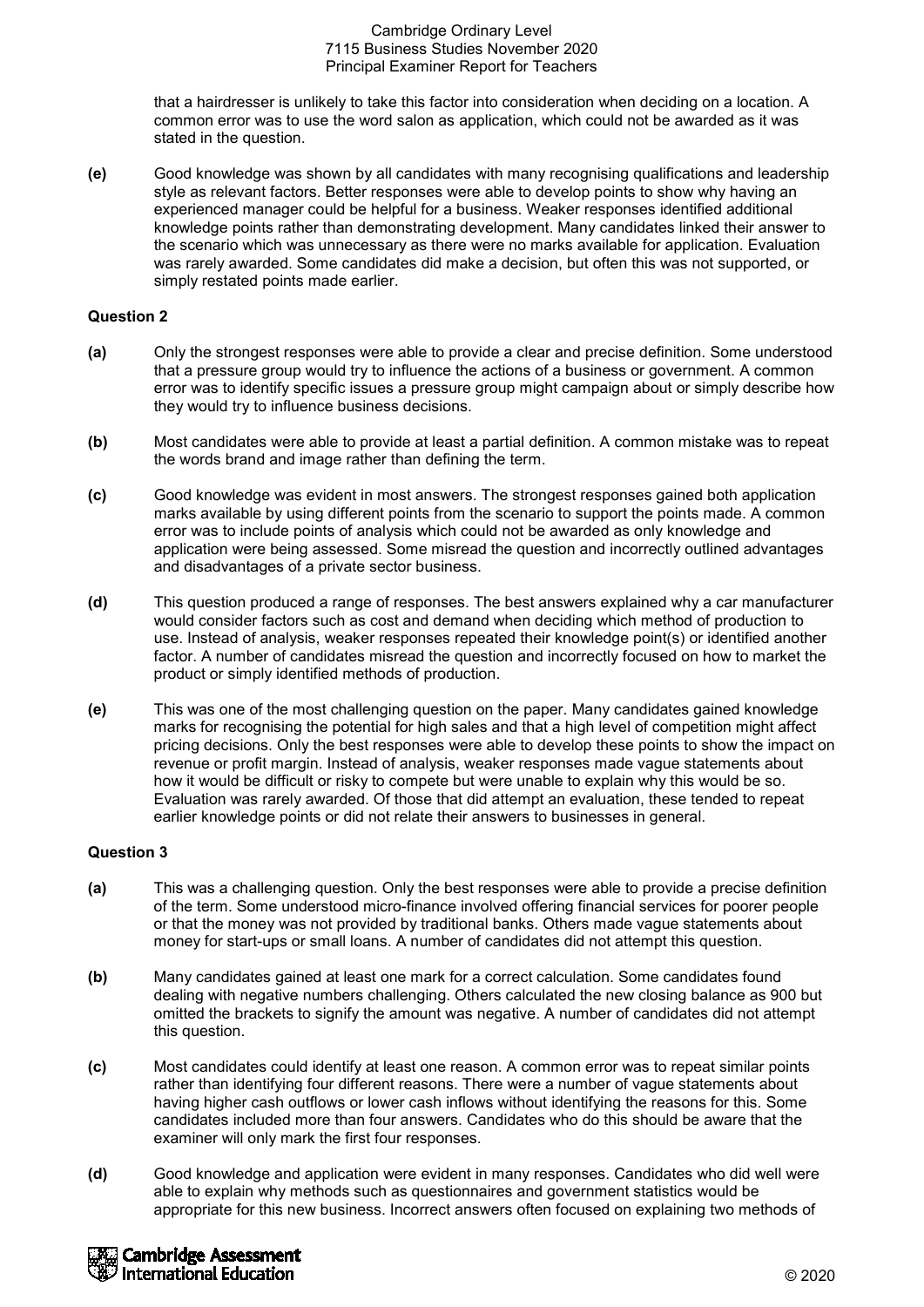primary market research. Others misread the question so focused on why market research would be helpful to a business rather than identifying methods. A number of candidates repeated the same application or incorrectly explained disadvantages of each method.

**(e)** Good knowledge was evident for all candidates. The strongest responses acknowledged that whilst being creative was important other skills such as risk-taking and hardworking were also necessary to ensure new ideas could be successfully introduced into the market. Weaker responses were descriptive as candidates identified additional characteristics of successful entrepreneurs but did not develop their points to gain analysis. Many candidates linked their answer to the scenario which was unnecessary. Evaluation in most responses was limited or not attempted.

- **(a)** Many candidates understood that break-even occurred where a business made no profit or loss or when total costs were the same as revenue. Only the strongest responses were able to provide a precise definition. A common incorrect answer was to confuse sales with total revenue or describe a break-even chart.
- **(b)** It was clear that many candidates were unfamiliar with the concept of Return on Capital Employed. Only the strongest answers were able to provide a full definition. Incorrect answers often focused on defining other financial terms such as dividends or profit margin. Some candidates simply reordered the words from the question whilst others incorrectly referred to machinery or employees. A number of candidates did not attempt this question.
- **(c)** Most candidates showed good knowledge of the effects of inflation. The best responses were then able to link both answers to the scenario. A small number of candidates outlined the impact on customers rather than the business which was not what the question asked.
- **(d)** Good knowledge and application were evident in many responses. The best responses were able to explain how advertising and lower prices could help a fast-food restaurant increase the number of customers. Instead of analysis, weaker responses simply repeated words from the question without explaining how the way identified would help achieve this. Incorrect answers tended to identify different examples of the same way, such as promotional pricing and discounts, or repeated the same analysis for both answers.
- **(e)** Methods of communication was clearly a topic that candidates were familiar with. The strongest responses were able to offer relevant analysis and evaluation. For example, regular meetings could allow for immediate feedback and by being able to clarify points straightaway this could lead to fewer mistakes. Instead of analysis, weaker responses identified additional knowledge marks or offered vague statements about the level of understanding or providing workers with a sense of belonging without explaining why this might be the case. Evaluation was rarely awarded as most candidates simply restated points previously made in their answer. Others did not refer to part-time employees in their decision so did not fully answer the question.

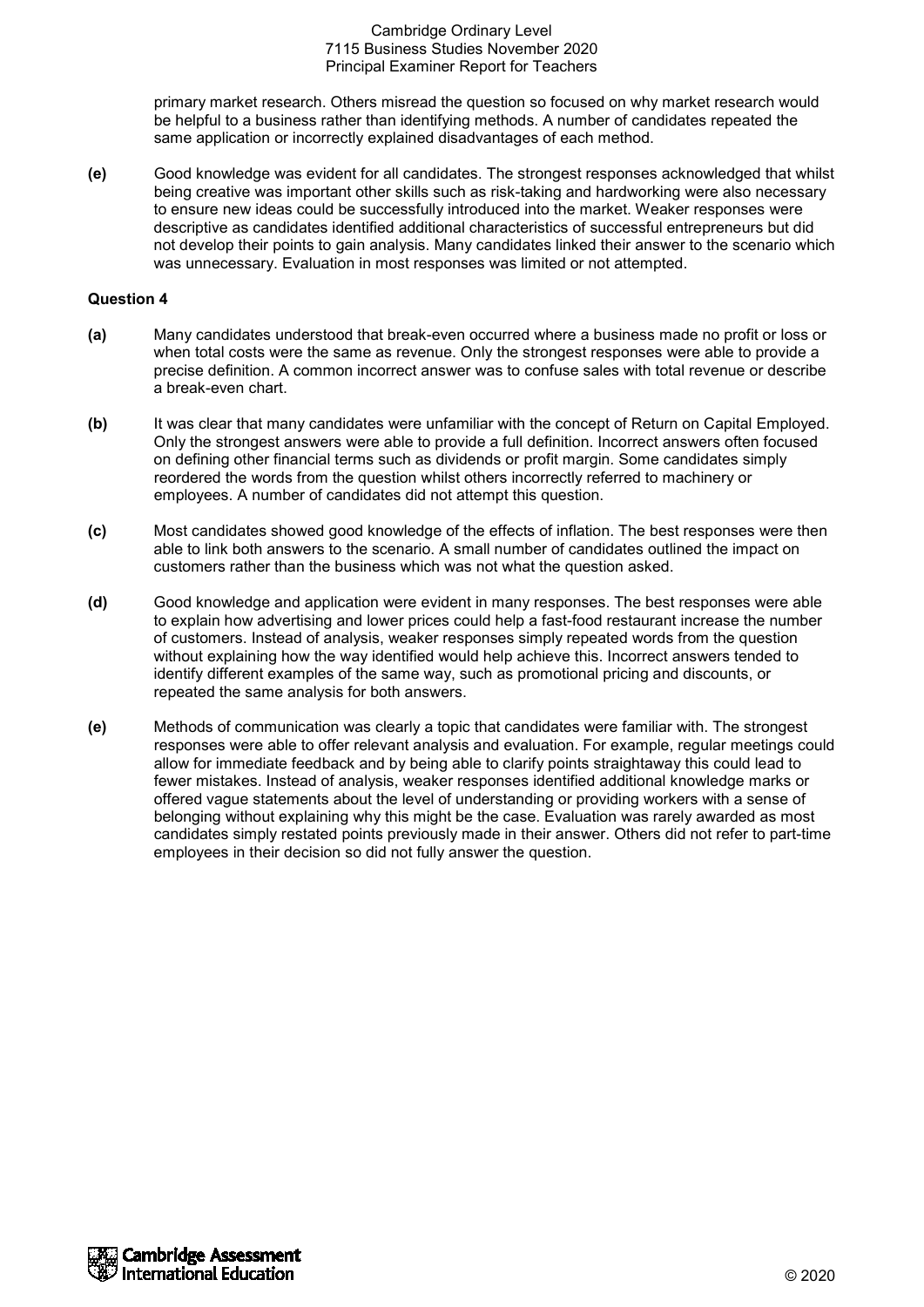# **BUSINESS STUDIES**

**Paper 7115/21 Case Study**

### **Key messages**

This is the first November paper for the new syllabus. The style of the question paper has remained broadly the same. However, the differences in the weighting of the assessment objectives have resulted in small changes to the mark scheme. This has meant the **(a)** questions have more analysis marks awarded and fewer application marks. The **(b)** questions have had no change to the weighting of the assessment objectives but have had the level descriptors amended slightly. This has not changed the awarding of marks on the 12-mark questions. These small changes have not made any significant difference to the marks achieved; in fact, for some candidates, they may have raised their marks.

Candidates should still be reminded that throughout this paper they are expected to apply their business knowledge and understanding to an unseen case study or business scenario. This is except for one of the **(a)** questions that will now usually be generic. This will ensure responses are appropriate for each given situation.

- To do well in this paper, candidates must make clear reference, or application, to the accompanying case study. Specific marks are allocated throughout the mark scheme in both **parts (a)** and **(b)** for application. In this particular case study, candidates were expected to refer to a jewellery retailer.
- Candidates should try to give a full explanation of both the positive and negative consequences of a business decision when this is asked. Responses require developed reasoning rather than simple description; listed points generally only gain Level 1 whereas an explanation of a point could move the answer to Level 2.
- Several questions on this paper ask candidates to make a justified recommendation or conclusion. Candidates should be reminded that it is important to offer a decision based on a balanced argument earlier in the answer. A recommendation or conclusion should justify the option chosen, without full repetition of the previous analysis, be applied to the case, and compare options including reference to why the alternatives were rejected.

# **General comments**

Candidates had generally been well prepared for this examination. Many candidates are developing a strong examination technique and clearly understand what is expected of them. The context of GJ, a jewellery retailer, provided an accessible scenario for candidates. Those who applied their skills to the context of GJ were the most successful.

Candidates must be reminded to take careful note of how many marks are awarded for each question, so they are clear about the extent of developed explanation that is required for each answer. Many candidates showed good knowledge and understanding of the full range of the syllabus that was assessed, but in a minority of cases it was clear that some topics were not well understood. These included the purpose of business objectives, recruitment, the concepts of liquidity and profitability, sales promotion and external influences on business operations. Candidates should ensure they are prepared to respond to questions on the whole syllabus, as they could earn marks by using business terms confidently.

Overall, many good scripts were seen; very weak ones were less common. Application marks were often gained but candidates should make sure that different examples of application are included in the **(a)** questions and the conclusion/recommendation in the **(b)** questions should also be applied. Candidates should aim to consider the consequences/implications/long-term/short-term/balance issues of the decisions to secure Level 2 and Level 3 marks.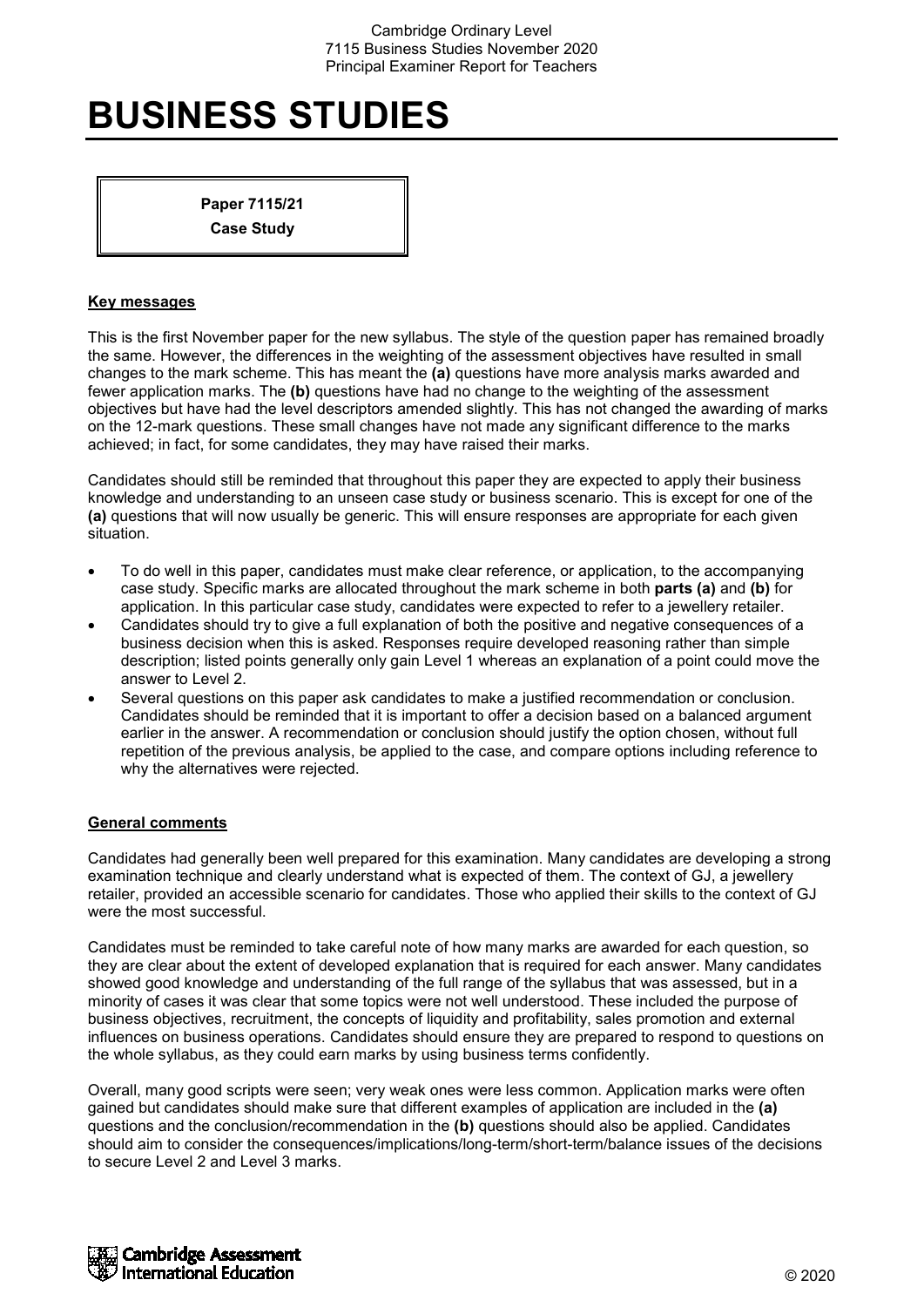#### **Comments on specific questions**

# **Question 1**

- **(a)** The majority of candidates demonstrated good knowledge of the purpose of business objectives. Strong responses focused on discussion of goals and giving the business a sense of direction. There were several ways of developing the answer, for example, making links to strategy and decision-making. Application marks were awarded to candidates who referred to the case study, noting Gemma's aim to increase sales and market share. Weaker candidates tended to describe business objectives rather than explain the reason for them.
- **(b)** Many candidates were confident in their knowledge of franchise operations. They were able to explain benefits such as a well-established business reputation and support from the franchisor with regard to advertising and training. The best answers then gave a balanced discussion about the disadvantages of not being able to make significant decisions or operate independently. Candidates who achieved Level 3 marks were able to make a supported decision about using a franchise agreement, often mentioning that Gemma would be the only business in the area selling Beautywise jewellery and that the help from the franchisor reduced the risk of business failure.

# **Question 2**

- **(a)** This question required candidates to consider the job specification for the new shop manager. Relevant points included experience of selling jewellery, communication skills to ensure excellent customer service and product knowledge appropriate to the jewellery business. The strongest answers identified these requirements and then applied them to the context of selling high-priced rings and bracelets and knowledge of gem stones. Some candidates confused job specification with job description and listed the shop manager's responsibilities.
- **(b)** The information in Appendix 3 provided the data needed to compare the three possible locations for a new shop in Town A, B or C. Too often there were detailed answers merely copying figures from the case study for rent, running costs and estimated gross profit. Candidates needed to use the data to make comparisons and calculate potential net profit. Better responses not only included net profit calculations for each location but also concluded that by choosing Town A, Gemma would make nearly twice as much net profit as Town B and over five times as much as Town C. Successful calculations in this response produced effective analysis and given candidates access to Level 2 and then Level 3. Candidates should always prepare for a question that tests numeracy skills using data from the case study.

- **(a)** This was a generic question testing candidates' knowledge of liquidity and profitability as well as their ability to explain their importance to a business. No application marks were available in this question. Good responses explained that liquidity was important to enable short-term debts to be repaid to avoid selling business assets. Sometimes reference was made to calculating current and acid test ratios to judge the liquidity position. Amongst the responses about profitability, the best answers identified how to calculate profit margins or ROCE and then explained the importance of being able to use these to analyse business performance and hopefully secure bank loans or attract investment from new shareholders.
- **(b)** Many candidates found this question accessible at the lower end of the mark range. They could explain that reducing the price of a second purchase or offering a discount of 10% on all stock would likely increase sales. The majority of candidates then needed to develop their analysis to discuss the impact that such price reductions would have on gross profit and the quality image of the jewellery being sold. Candidates were generally more successful in considering the advantages and disadvantages of paying a celebrity to open the new shop. Well-balanced answers mentioned the expense of inviting a famous celebrity to be offset against the extra sales revenue that might be earned from increased numbers of customers. Responses which judged the most effective promotion to maximise revenue over the longest time period achieved Level 3.

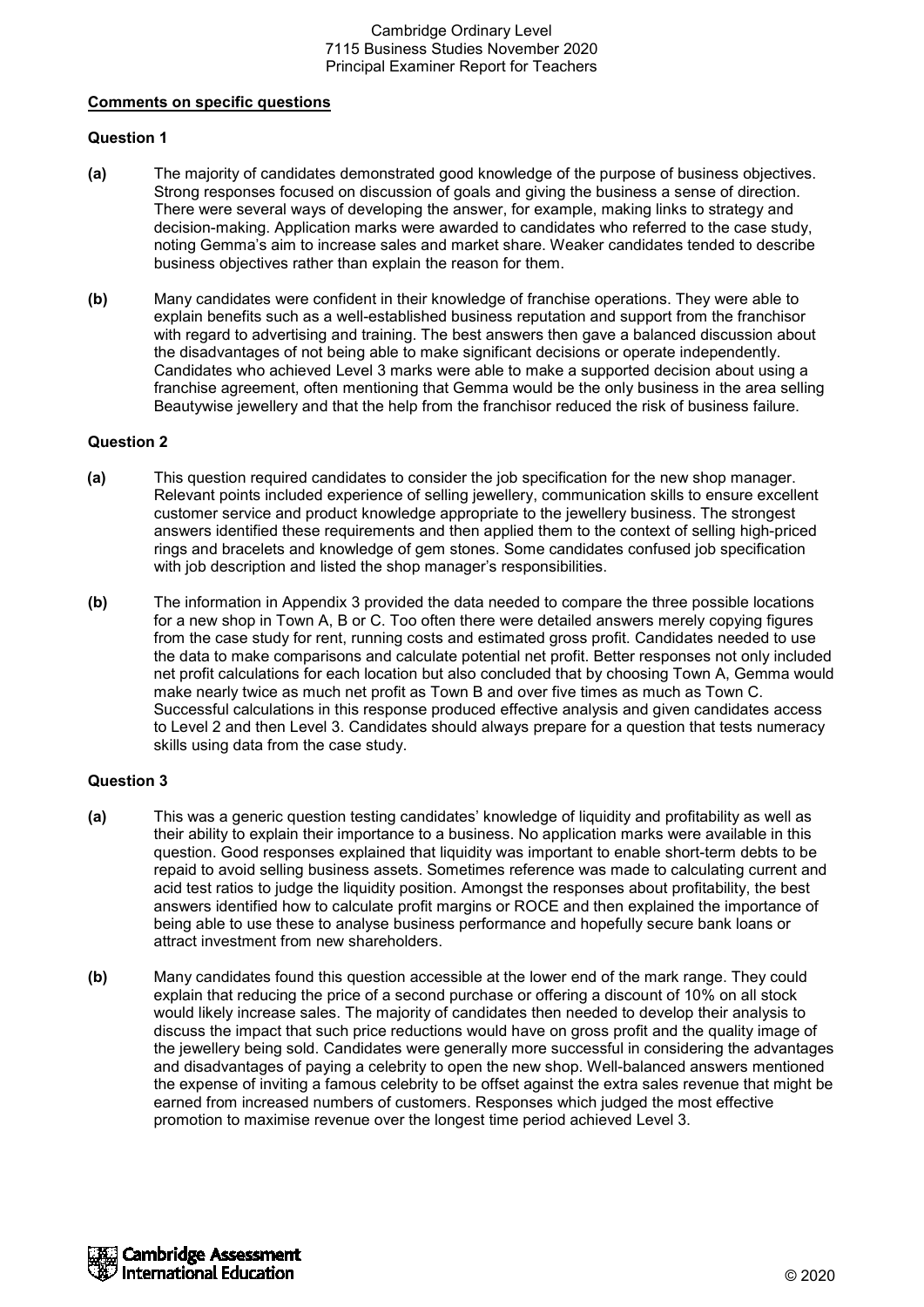- **(a)** This question required candidates to consider the external influences of exchange rate depreciation and increases in income tax. Better candidates could explain that a depreciation in the exchange rate would result in higher costs for importing the jewellery. This might require prices to be increased to maintain profit margins which would, in turn, cause demand for Gemma's Jewels to fall. On the other hand, export prices would become more competitive so GJ might experience increased sales from overseas customers, especially now that Gemma has a website for online ordering. The discussion about the impact of an increase in income tax most often referred to decreases in disposable income, reducing spending power and a consequent fall in sales of luxury items like jewellery.
- **(b)** Many candidates realised that GJ's jewellery is ethically sourced so stating the country where the product has been made would likely improve the reputation of GJ and boost sales and profit. Features of a boom phase include higher levels of income and increased consumer confidence, both of which would make higher sales of jewellery more likely. There would be an opportunity to raise prices and hence increase profit at the same time. The impact of increased mobile (cell) phone usage was discussed effectively by many candidates, mentioning Gemma's new website and phone app for ordering items from GJ across a wider market. Better candidates explained the disadvantages of each of these changes and included a conclusion that made a judgement about which change resulted in the greatest effect on GJ's profit without simply repeating earlier points, and then went on to justify why this would have a greater effect than the two other changes. Application, particularly in the conclusion enabled candidates to achieve higher marks.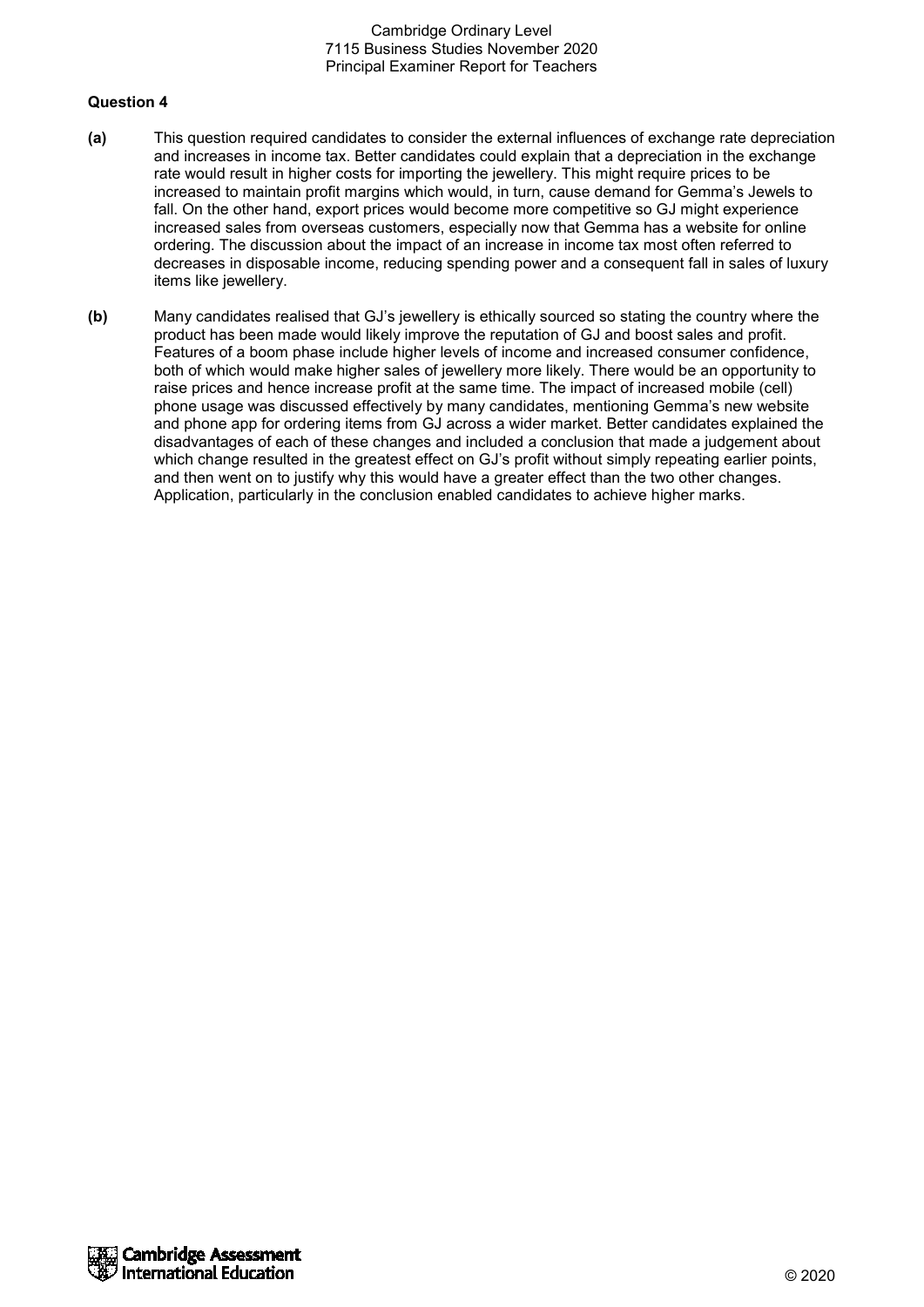# **BUSINESS STUDIES**

**Paper 7115/22 Case Study**

### **Key messages**

This is the first November paper for the new syllabus. The style of the question paper has remained broadly the same. However, the differences in the weighting of the assessment objectives has resulted in small changes to the mark scheme. This has meant the **(a)** questions have more analysis marks awarded and fewer application marks. The **(b)** questions have had no change to the weighting of the assessment objectives but have had the level descriptors amended slightly. This has not changed the awarding of marks on the 12-mark questions. These small changes have not made any significant difference to the marks achieved overall; in fact, for some candidates, they may have raised their marks.

Candidates should still be reminded that throughout this paper they are expected to apply their business knowledge and understanding to an unseen case study or business scenario. This is except for one of the **(a)** questions that will now usually be generic. Applying answers to the case will ensure responses are appropriate for each given situation.

- To do well in this paper, candidates must make clear reference, or application, to the accompanying case study. Specific marks are allocated throughout the mark scheme in both **parts (a)** and **(b)** for application. In this particular case study, candidates were expected to refer to a business that manufactures mobile phone covers.
- Candidates should try to give a full explanation of both the positive and negative consequences of a business decision when this is asked. Responses require developed reasoning rather than simple description; listed points generally only gain Level 1 whereas an explanation of a point could move the answer to Level 2.
- Several questions on this paper ask candidates to make a justified recommendation or conclusion. Candidates should be reminded that it is important to offer a decision based on a balanced argument earlier in the answer. A recommendation or conclusion should justify the option chosen, without full repetition of the previous analysis, be applied to the case and compare options including reference to why the alternatives were rejected.

#### **General comments**

Many candidates had been well prepared for this examination. They had developed strong examination technique and clearly understood what was expected of them. The context of CC, a manufacturer of mobile phone covers, provided an accessible scenario for candidates. Candidates who applied their skills to the context of CC were the most successful.

Candidates must be reminded to take careful note of how many marks are awarded for each question, so they are clear about the extent of developed explanation that is required for each answer. Many candidates showed good knowledge and understanding of the full range of the syllabus that was assessed, but in a minority of cases it was clear that some topics were not well understood, these included quality control and quality assurance, methods of employee selection, pricing strategies, channels of distribution and government controls over advertisements. Candidates should ensure they are prepared to respond to questions on the whole syllabus, as they could earn marks by using business terms confidently.

Overall, many good scripts were seen, very weak ones were less common. Application marks were often gained but candidates should make sure that different examples of application are included in the **(a)** questions and the conclusion/recommendation in the **(b)** questions should also be applied to the case. Candidates should aim to consider the consequences/implications/long-term/short-term/balance issues of the decisions to secure Level 2 and Level 3 marks.

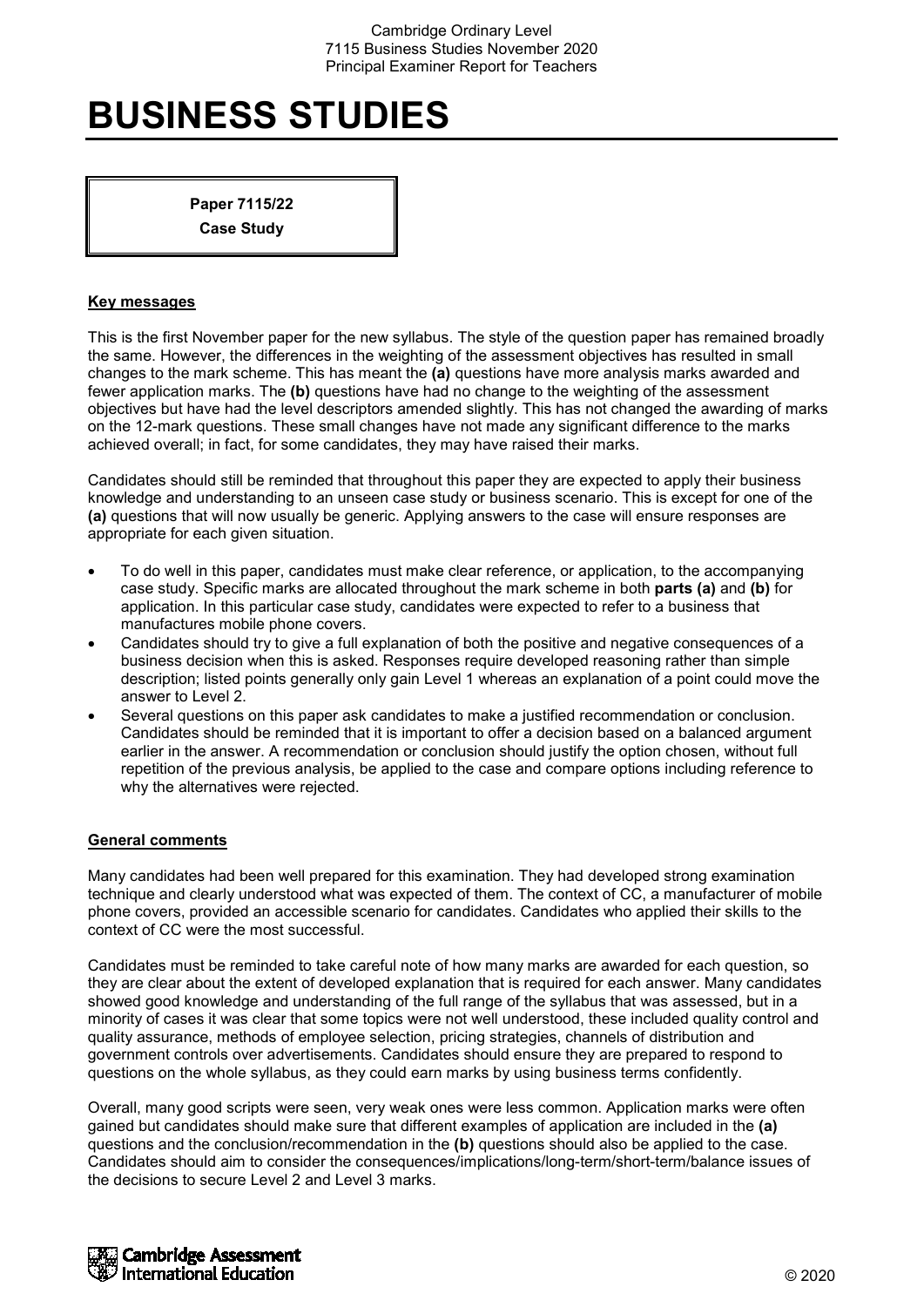#### **Comments on specific questions**

# **Question 1**

- **(a)** The majority of candidates were familiar with the reasons why finance is needed by a business. Many candidates included a reason and then gave an example of what the finance paid for, such as purchasing new equipment/machinery or providing working capital to pay the expenses of wages or raw materials. Stronger candidates went on to apply the reason to the business in the case, for example, by recognising that this is a new business which needed working capital to pay expenses before they had regular cash inflows or that the business produced mobile phone covers. Weaker candidates needed to go beyond giving a reason with a generic example or gave the same reason twice, such as expenses to pay for wages and raw materials.
- **(b)** Many candidates showed a clear understanding of quality control and quality assurance and answers included the benefits and limitations of both. Although a large number of weaker candidates mixed up the two methods and explained quality assurance under the heading of quality control and quality control under quality assurance. Another error was for candidates to discuss quality in general and its benefits rather than the methods. Better candidates included a recommendation that justified one method, gave a reason for this choice without simply repeating earlier benefits and then justified why the alternative method was rejected. The recommendation also needed to be in the context of this business producing mobile phone covers to move to the higher part of Level 3 mark band. Weaker recommendations simply repeated earlier benefits without any further development of the answer to justify why it had been chosen.

# **Question 2**

- **(a)** The reasons for setting up a business as a partnership were well understood by the majority of candidates with the need for more capital, shared risk, shared responsibilities, new ideas and shared workload the most common answers. Better candidates gave two reasons why the partnership type of business organisation might be chosen and then explained why this was a benefit. Many candidates did apply their answers to this case such as by referring to the amount of capital invested by each partner of \$10000 or that the business produced mobile phone covers. Weaker answers were either generic or needed to explain why the reason was a benefit to Aisha rather than simply repeating the reason, such as 'the risks are shared and 'Aisha does not take all the risks'.
- **(b)** Many responses identified an advantage and/or a disadvantage of each of the three methods of employee selection. Some candidates had a better understanding of application forms and interviews than aptitude tests. Statements about each method being costly/cheaper or more time/less time were made without any explanation as to why they might be more or less costly or take more or less time to complete. Mirror arguments such as interviews take longer whilst application forms are quicker or face to face for one method and not face to face for another, need to be clearly explained if both are to be credited. Better candidates applied their answers to recruiting two new production workers to make mobile phone covers and finally ended with a recommendation of which method was most suitable for this business and why the other two methods were less suitable. Weaker responses simply stated an advantage or a disadvantage of the methods with no follow up comments that explained why this will help to ensure a suitable applicant is appointed. A generic answer was another weakness in many responses. Some weaker candidates focussed on the employee perspective, not what was best for the employer.

#### **Question 3**

**(a)** This question was generic as there was no reference to the business in the question and so application was not being tested. Many candidates gave two reasons for the greater risk for a new business of failing than an established one, with lack of planning, competition (brand loyalty) and lack of finance being the most common responses. Better candidates stated a reason and then explained why this reason made a new business more likely to fail, such as discussion of problems with cash flow when the new business does not have reserves from retained profit to see them through difficult times or does not have a steady cash inflow from sales when first opening. Weaker candidates sometimes listed more than one reason in their answer but only two reasons can be rewarded.